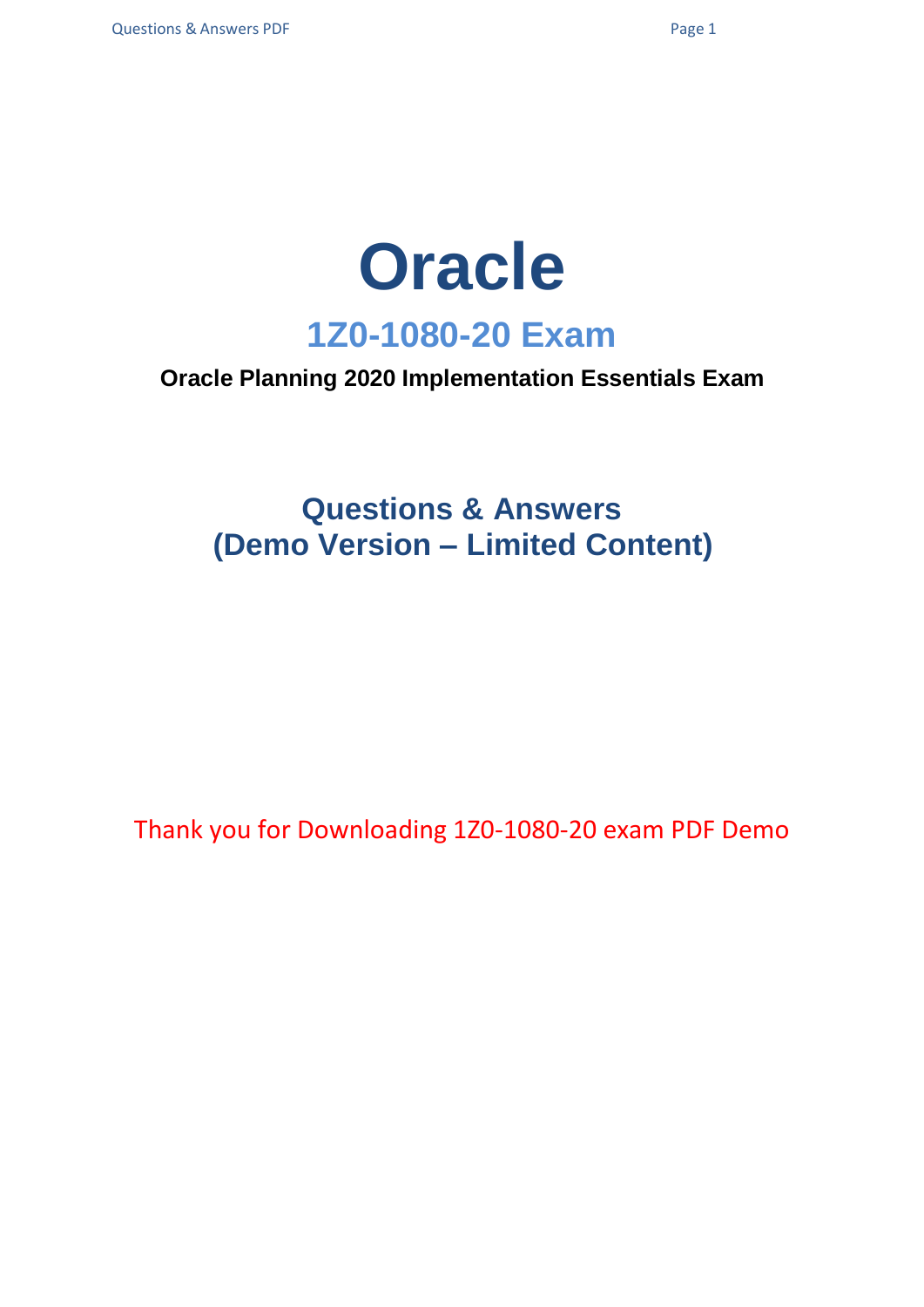# **Version: 4.0**

#### **Question: 1**

Which three security design principles can help reduce overall security maintenance and troubleshooting, while still balancing security control? (Choose three.)

A. Creating groups over assigning individual access permissions to users

B. Configuring single sign-on (SSO)

C. Assigning a higher level role than necessary, then scaling back access permissions

D. Using inherited permissions

E. Assigning global read access to each cube, then fine-tuning none and write access within dimensional security

**Answer: ACD**

#### **Question: 2**

In Projects, which three types of revenue and expense assumptions drive data calculations? (Choose three.)

- A. Project rates
- B. Standardrates
- C. Discountrates
- D. Program mappings
- E. Plan start year
- F. Working days and hours

**Answer: ADF**

#### **Question: 3**

In order to be able to configure Additional Earnings in the Benefits and Taxes wizard, into which dimension do you have to import members? Choose the best answer.

- A. Pay Type
- B. Property
- C. Component
- D. Account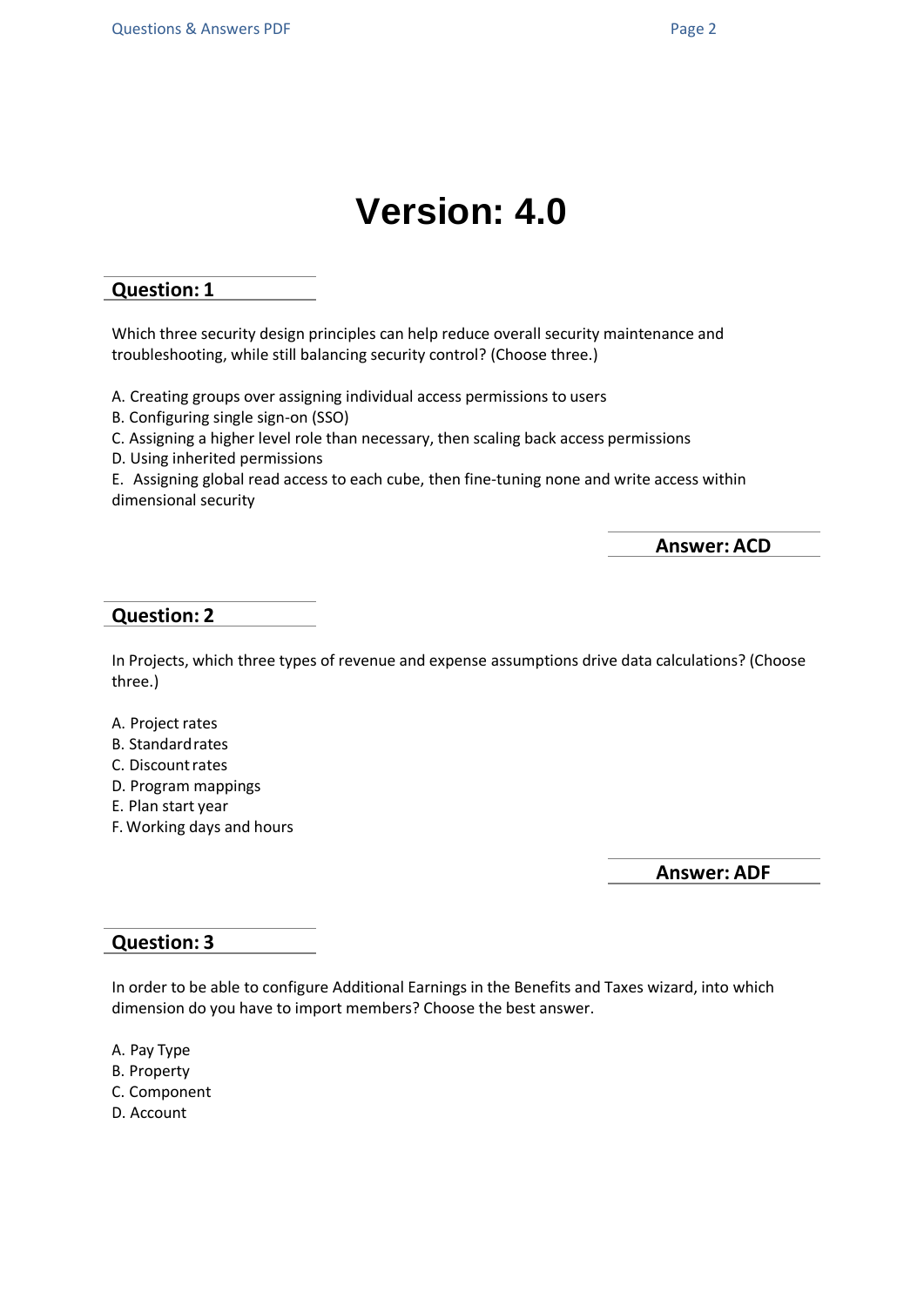**Answer: D**

Reference:

[https://docs.oracle.com/en/cloud/saas/planning-budgeting](https://docs.oracle.com/en/cloud/saas/planning-budgeting-cloud/epbca/wf_configuring_workforce106xdb232ea8.html)[cloud/epbca/wf\\_configuring\\_workforce106xdb232ea8.html](https://docs.oracle.com/en/cloud/saas/planning-budgeting-cloud/epbca/wf_configuring_workforce106xdb232ea8.html)

#### **Question: 4**

Which three are predefined Workforce business rules? (Choose three.)

A. Transfer

- B. Plan Departure
- C. Promote Employee
- D. Change Job
- E. Remove Existing Employee

**Answer: ACD**

#### **Question: 5**

Which statement describes infolets? Choose the best answer.

A. Infolets help you personalize focused data slices that you frequently use for analysis.

B. Infolets help you quickly analyze data and understand key business questionss by presenting a visual overview of high-level, aggregated information.

C. Infolets are predefined dashboards that give you insight into overall project financials and expense and revenue metrics.

D. Infolets help you organize, track, and prioritize your workload.

**Answer: B**

Reference:

[https://docs.oracle.com/en/cloud/saas/planning-budgeting-cloud/pfusu/EPM-INFORMATION-](https://docs.oracle.com/en/cloud/saas/planning-budgeting-cloud/pfusu/EPM-INFORMATION)DEVELOPMENT-TEAM-E94218-6693400D.pdf (page: 8-1)